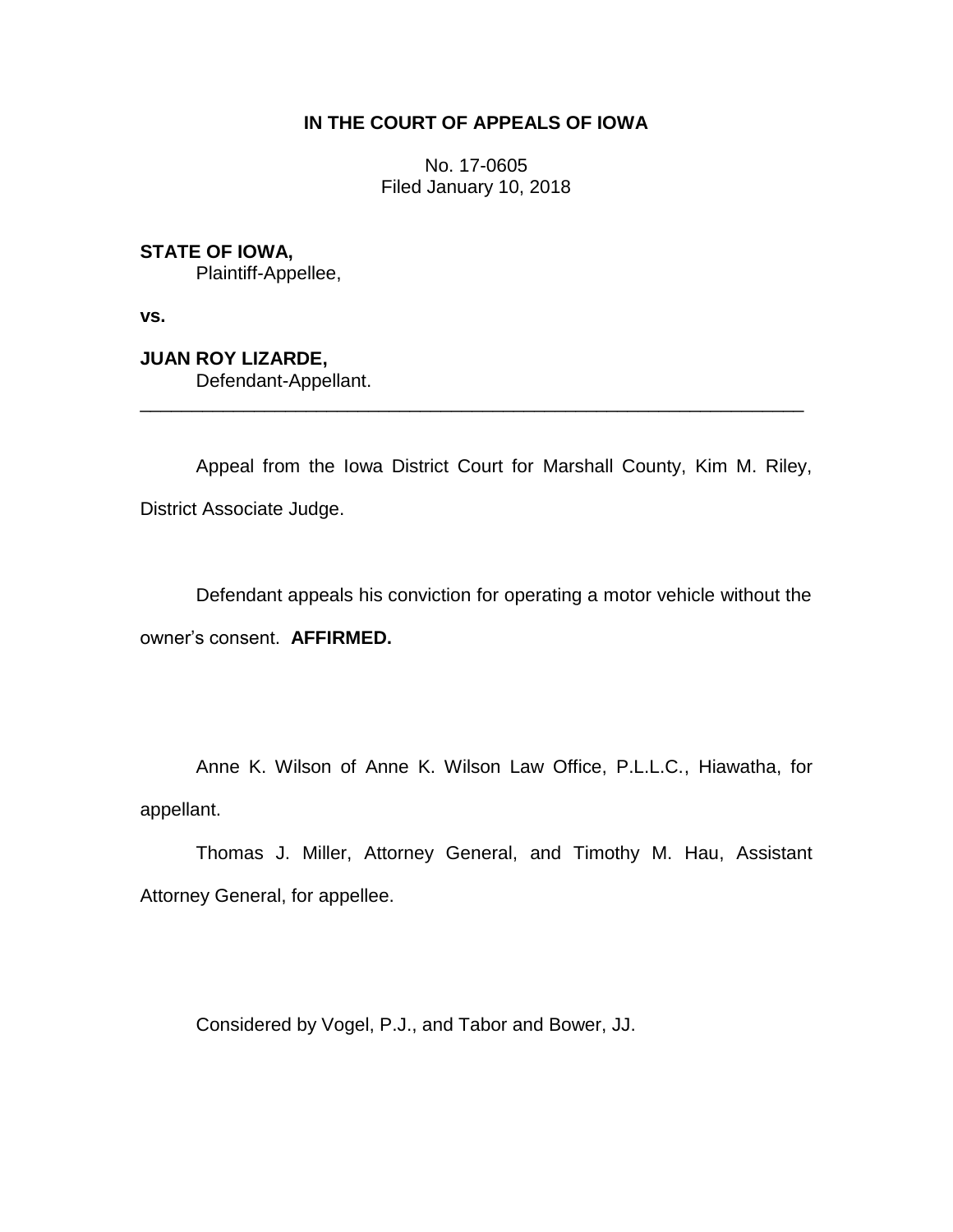#### **BOWER, Judge.**

Juan Lizarde appeals his conviction for operating a motor vehicle without the owner's consent. Lizarde claimed he received ineffective assistance of counsel during his guilty plea proceeding. He does not, however, allege he would not have pleaded guilty and would have insisted on going to trial if not for counsel's alleged errors. We conclude Lizarde's claim of ineffective assistance should be preserved for possible postconviction proceedings. We affirm his conviction.

#### **I. Background Facts & Proceedings**

Lizarde was charged with theft in the second degree, in violation of Iowa Code section 714.2(2) (2016), a class "D" felony. According to the minutes of testimony, a white Honda Odyssey was taken from the home of Richard Squires on December 6, 2016. On December 19, 2016, an officer stopped the Odyssey due to a malfunctioning brake light. The occupants of the vehicle ran away but were quickly apprehended. Lizarde had been a passenger in the vehicle. The driver, Luis Mendoza-Soto, told officers Lizarde had the Odyssey in his possession for a couple of weeks.

Lizarde entered into a plea agreement in which he agreed to plead guilty to the lesser included offense of operating a motor vehicle without the owner's consent, in violation of section 714.7, an aggravated misdemeanor. On March 9, 2017, he signed a written guilty plea, which stated:

I plead guilty because I know I am guilty. I agree with the allegations in the trial information. I state that on or about December 6, 2016 and up to and including December 19, 2016, in the County of Marshall and the State of Iowa, I knowingly took control of an automobile, which was the property of another, without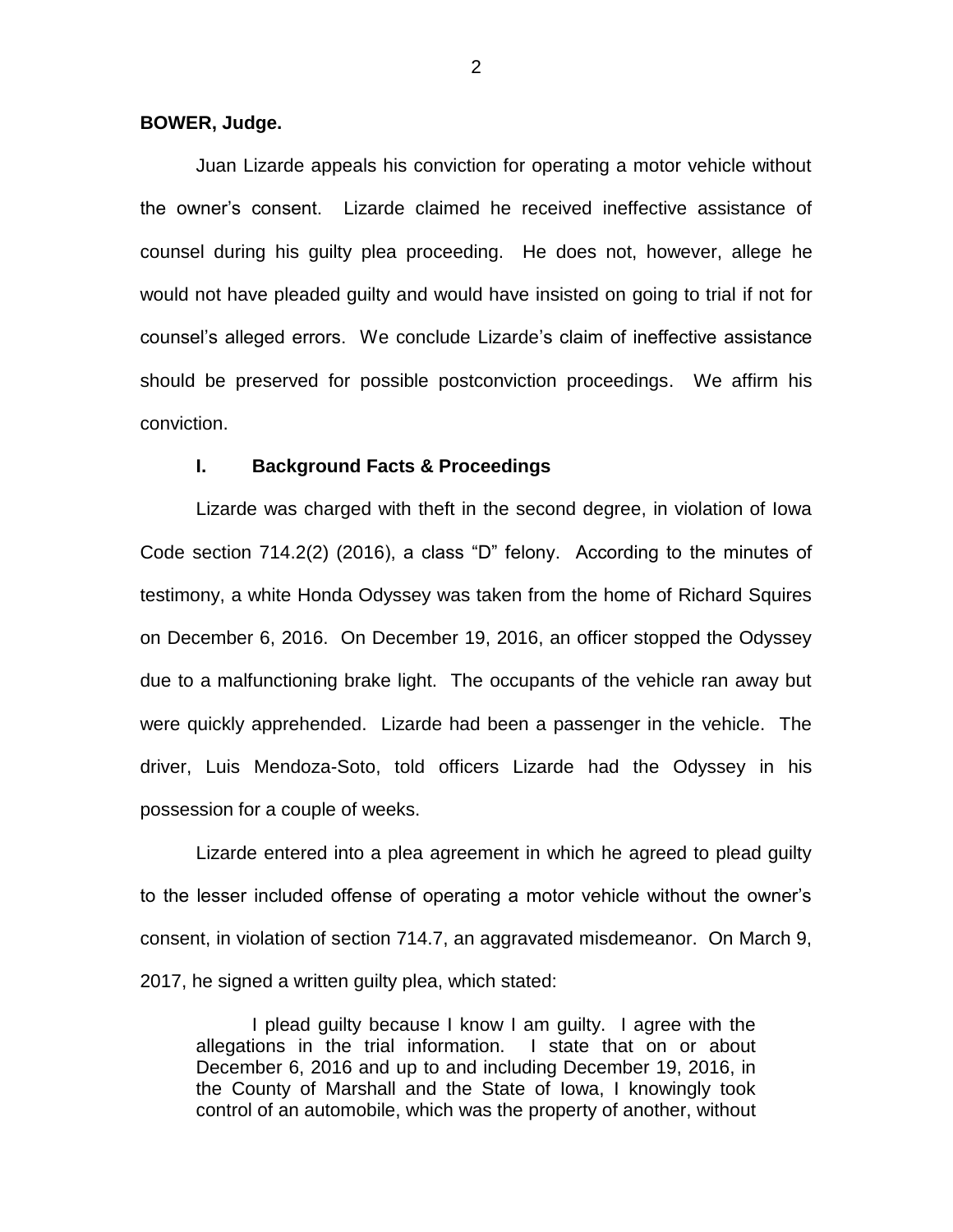consent of the owner but without the intent to permanently deprive the owner thereof.

In the written guilty plea, Lizarde waived his right to file a motion in arrest of judgment.

The court accepted Lizarde's guilty plea. A sentencing hearing was held on March 13, 2017, and Lizarde was sentenced to a term of imprisonment not to exceed two years. Lizarde appealed his conviction, claiming he received ineffective assistance of counsel.

## **II. Standard of Review**

We conduct a de novo review of claims of ineffective assistance of counsel. *State v. Maxwell*, 743 N.W.2d 185, 195 (Iowa 2008). To establish a claim of ineffective assistance of counsel, a defendant must prove (1) counsel failed to perform an essential duty and (2) prejudice resulted to the extent it denied the defendant a fair trial. *Id.* A defendant's failure to prove either element by a preponderance of the evidence is fatal to a claim of ineffective assistance. *State v. Polly*, 657 N.W.2d 462, 465 (Iowa 2003).

## **III. Ineffective Assistance**

Lizarde claims he received ineffective assistance because defense counsel did not file a motion in arrest of judgment to challenge his guilty plea. He states such a motion would have been successful in setting aside his guilty plea because he did not make a voluntary, knowing, and intelligent waiver of his rights. He states he was not informed of the immigration consequences of his plea and he was confused about his sentence. Lizarde also states there was not a sufficient factual basis in the record to support his guilty plea.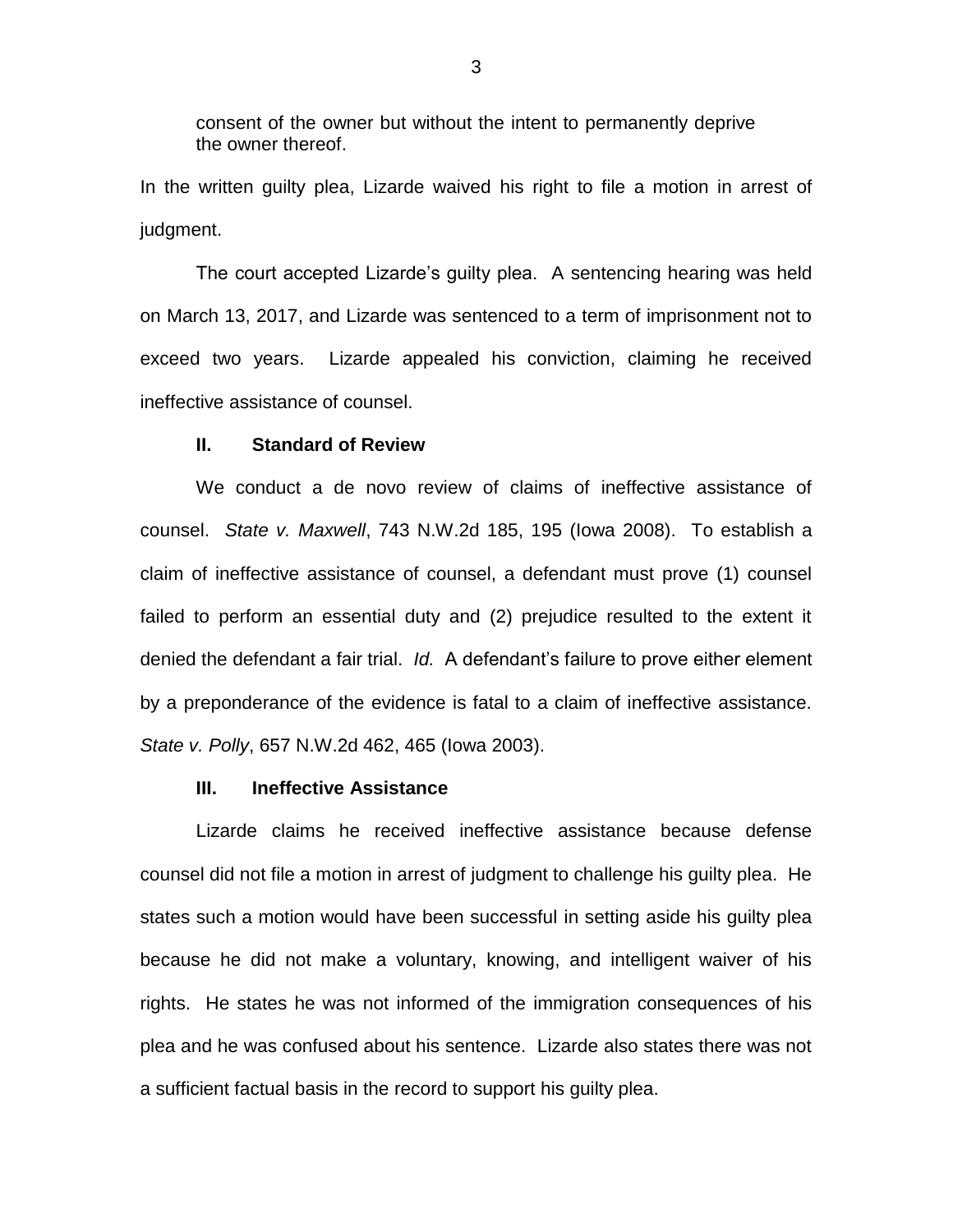Generally, a defendant must file a motion in arrest of judgment in order to challenge a guilty plea. *State v. Straw*, 709 N.W.2d 128, 132 (Iowa 2006). "However, this failure does not bar a challenge to a guilty plea if the failure to file a motion in arrest of judgment resulted from ineffective assistance of counsel." *Id.* at 133. Lizarde is claiming his failure to file a motion in arrest of judgment is due to ineffective assistance of counsel.

In reviewing a claim of ineffective assistance of counsel, "[i]f a claim lacks prejudice, it can be decided on that ground alone without deciding whether the attorney performed deficiently." *Ledezma v. State*, 626 N.W.2d 134, 142 (Iowa 2001). When a defendant raises a claim of ineffective assistance in relation to a guilty plea, the defendant has the burden to show "there is a reasonable probability that, but for counsel's errors, he or she would not have pleaded guilty and would have insisted on going to trial." *Straw*, 709 N.W.2d at 138. "A reasonable probability is a probability sufficient to undermine confidence in the outcome." *Ledezma*, 626 N.W.2d at 142.

In his brief on appeal, Lizarde does not assert he would not have pleaded guilty and would have insisted on going to trial if not for the alleged errors of defense counsel.<sup>1</sup> Because Lizarde failed to sufficiently articulate the prejudice prong of a claim of ineffective assistance of counsel, we determine the issue should be preserved for possible postconviction relief proceedings. *State v. Johnson*, 784 N.W.2d 192, 197-98 (Iowa 2010) (noting claims of ineffective

 $\overline{a}$ 

<sup>1</sup> After the State pointed out this failure in its appellate brief, Lizarde claimed in his reply brief, "one can assume there was a reasonable probability that Lizarde would have chosen to go to trial rather than be sentenced to prison time." "We have long held that an issue cannot properly be asserted for the first time in a reply brief." *State v. Walker*, 574 N.W.2d 280, 288 (Iowa 1998).